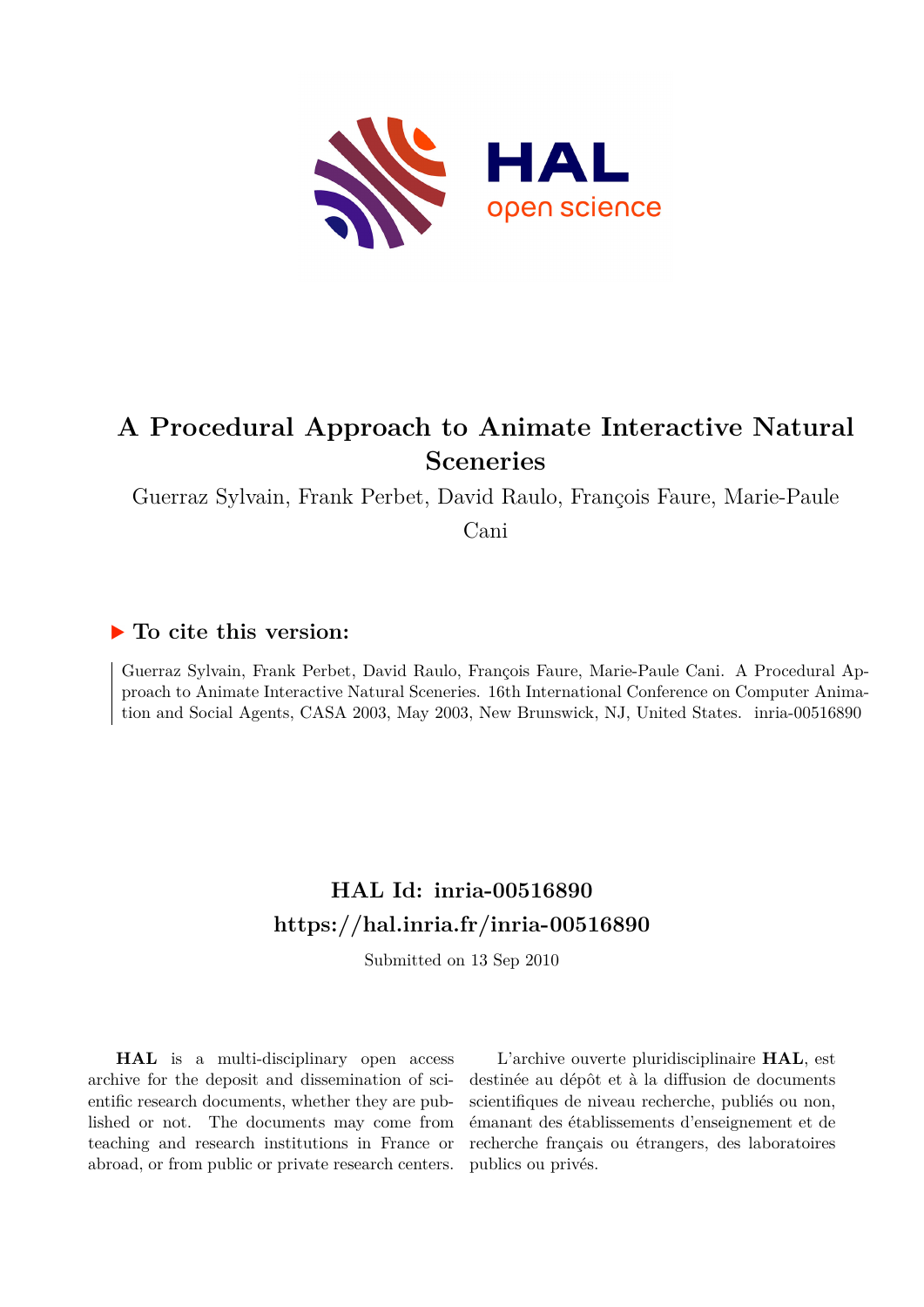### **A Procedural Approach to Animate Interactive Natural Sceneries**

Sylvain Guerraz, Frank Perbet, David Raulo, François Faure, Marie-Paule Cani *GRAVIR/IMAG, joint lab of CNRS, INPG, INRIA and UJF, www-gravir.imag.fr*

Frank.Perbet@imag.fr, Francois.Faure@imag.fr, Marie-Paule.Cani@imag.fr

#### **Abstract**

This paper presents a method for animating and rendering an interactive natural scenery in real-time. It improves the prairie model of [11] by enabling the on-the-fly generation of blades of grass, at three different levels of detail, from user-specified density maps. A new animation function, the tread on grass, is defined to allow virtual objects or characters to crush the grass. The resulting grass model is incorporated into a more complex natural scene with the adjunction of trees that respond to the same wind. Results are illustrated by the real-time animation of autonomous virtual humans interacting with this natural scenery.

**Keywords: animation, natural phenomena, procedural modelling, levels of detail, autonomous character**

#### **1. Introduction**

Real-time applications such as driving simulators or video-games are more and more demanding complex outdoors scenes: an uneven terrain with animated grass, trees, rivers or water-falls, a sky with dancing clouds will be much more appealing than a conventional static environment. To feel really immerged, the user should not only be able to visit this animated scenery, but also to interact with it through the vehicle or the avatar he is controlling. This consists in both feeling the effect of the local slope and vegetation onto the avatar's motion and seeing the immediate consequences of this motion on the scenery, such as foot-prints or grass trodden down.

This paper shows that the use of a procedural approach for both modelling and animation can achieve this goal: it leads to the real-time animation of a large landscape, where grass and trees are generated on the fly and switched to the adequate level of detail according to the needs. Procedural animation is used to consistently model the action of wind on the vegetation, and the effect of moving objects crushing the grass. This work is illustrated by the interactive animation of a group of virtual humans wandering a natural play-ground.

#### **2. Previous work**

The first challenge in building interactive natural scenes is the number of elements (blades of grass, leaves, etc) to display. Since the camera may see each of these elements from very close to very far views, relying on multi-scale representations that provide different levels of detail is the best approach to render this complexity in real-time.

Most works on model generation at different levels of details (LODs) belong to a bottom-up approach: a fine mesh is progressively simplified into a coarse one [2]. Due to their sparse geometry, natural scenes are not well suited to this standard approach: trying to create and store the detailed geometry at the finest level before simplifying it would both be a waste of computational time and of memory, in addition to the fact that polygons are not adequate for approximating a natural scene at a coarse scale.

Thus, several alternative representations such as volume rendering [7, 8], specialized shaders [9, 10] and surface elements[13] have been adapted to render specific natural objects. These approaches take benefits of the detailed knowledge of the object to render for creating adapted levels of detail. The multi-scale representation is achieved in a smooth fashion by continuously changing the geometry and material properties of the displayed primitives while the camera is moving. However, pre-sampling and pre-filtering the objects makes most of these approaches difficult to use for animation purposes.

Real-time animation of natural scenes [11, 5, 1] has been recently achieved through the combination of some of these representations with procedural animation techniques. An adaptive mesh controlled by camera motion has been used for rendering real-time procedural wave-trains, filtered with the distance, resulting in an un-bounded interactive ocean [5]. Closer to our concerns, a volumetric representation proposed for fur [7, 8] has successfully been used to animate a field of grass moving under a procedural periodic wind field [1]: semi-transparent geometric layers, parallel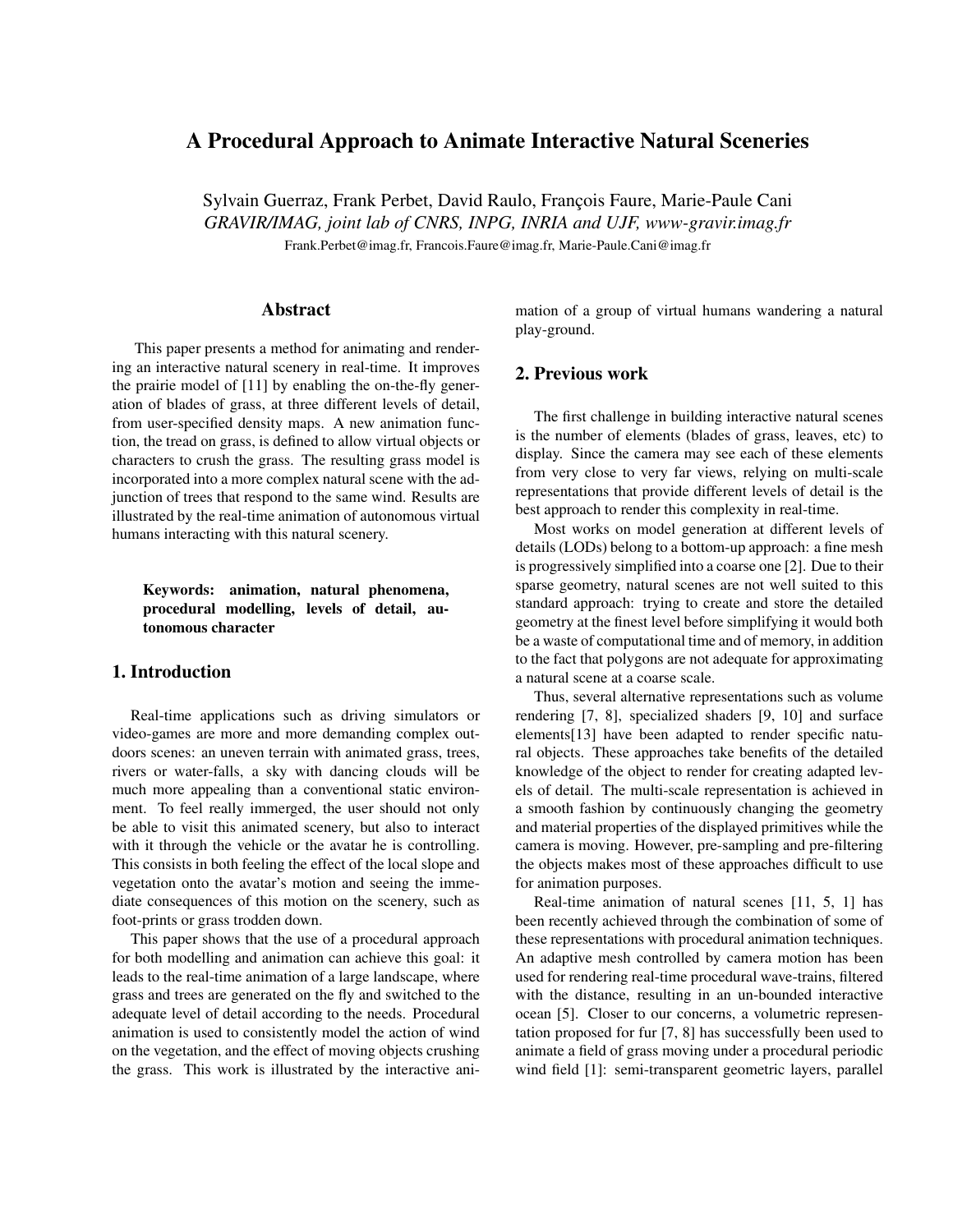to the terrain, are displaced using vertex shaders according to pre-computed displacement vectors modelling the local wind direction. This approach is very convenient for animating a field of grass viewed from above for a flight simulator for instance. However, the need to pre-compute grass displacements and the use of a single level of detail prevent the use of this approach for the interactive animation of grass trodden down, viewed by walkers under the user control.

Our previous work [11] focussed on the rendering and animation of a prairie in real-time: grass samples were precomputed at three level of details: 3D blades of grass, semitransparent textures layers perpendicular to the ground's surface, and conventional 2D textures. Wind primitives interactively moving over the terrain generated procedural motion of the grass below them, whatever its current LOD. Smooth in-line transitions between LODs were generated according to camera motion. However, the need to precompute grass texture samples did not allow a sufficient control of the grass, which was just uniformly applied onto the terrain. The positioning of these samples caused artefacts when the camera was moving sideways. Moreover, restricting grass animation to the simulation of wind primitives did not allow much user interaction.

#### **2.1. Overview**

This paper is an extension of the later approach, and addresses most of its limitations: it first enables the on-line generation of grass primitives according to an arbitrary density map specified onto the terrain. The grass LODs are improved so that the rendering quality stays good wherever the camera moves. Trees animated under the same wind are added to increase the visual complexity of the scene. The animation is enhanced by enabling interaction between the vegetation and moving objects, which can be either autonomous or user-controlled.

Section 3 describes our improved grass model and the way we specify arbitrary grass density and add trees over the terrain.

Section 4 details the enhanced procedural animation method : in addition to gusts of wind applied to both grass and trees, a new animation primitive, the tread on grass, is proposed to model the interaction between the vegetation and moving objects.

Application to the real-time animation of a group of autonomous virtual humans interacting with vegetation on a sloppy terrain is presented in section 5.

Directions for future research are given in Section 6.

#### **3. Procedural modelling of vegetation**

#### **3.1. Modelling fields of grass as a continuous medium**

A reasonable field is characterized by a huge amount of blades of grass : approximately one billion by square kilometer. Creating and storing a geometric model for each of them would be impossible. We thus model the grass field as a continuous medium. To allow for some diversity, grass features such as height, density, colour and shape are allowed to vary over the field.

To achieve this, the grass field is tiled using a uniform grid with nodes every few meters. Bilinear interpolation is used to define grass feature values at any location from those stored at grid nodes. Modelling at the grid node level avoids the tedious work of creating each blade of grass and saves memory storage while still providing local control on then grass field. It thus provides the adequate level of abstraction.

The grass in each tile can be modelled and rendered at three different levels of detail depending on the current camera position. 3D blades of grass are generated in visible tiles close to the viewer; tiles which are far away are just covered by a 2D texture; the tiles in-between are rendered using a 2.5D representation similar the one used in [11].

The remainder of this section first explains how local grass density in each tile is used to compute the blades of grass positions. We then present our models for the three LODs and the way we generate transitions between them when the camera moves.

#### **3.2. On the fly generation of grass**

In [11], a square sample of grass made of specific 3D blades was pre-computed and stored. It was used to tile the closest part of the terrain and for pre-computing the grass textures to be used in the 2.5D representation, thus preventing any variation of the grass aspect or density.

In contrast, our new model generates grass on the fly from the used-specified grass density (represented as a grey scale map in figure 2, left). The grass is incrementally planted at random positions in each field tile according to the grass density at nodes. Each tile stores a seed for the random number generator. Reusing this seed at each frame ensures temporal coherence in the blade of grass locations. The number of blades of grass to generate is given by the average value of grass density at the four tile nodes. The random positions are biased according to the density gradient. This allows the blade density to vary smoothly (see figure 2, right).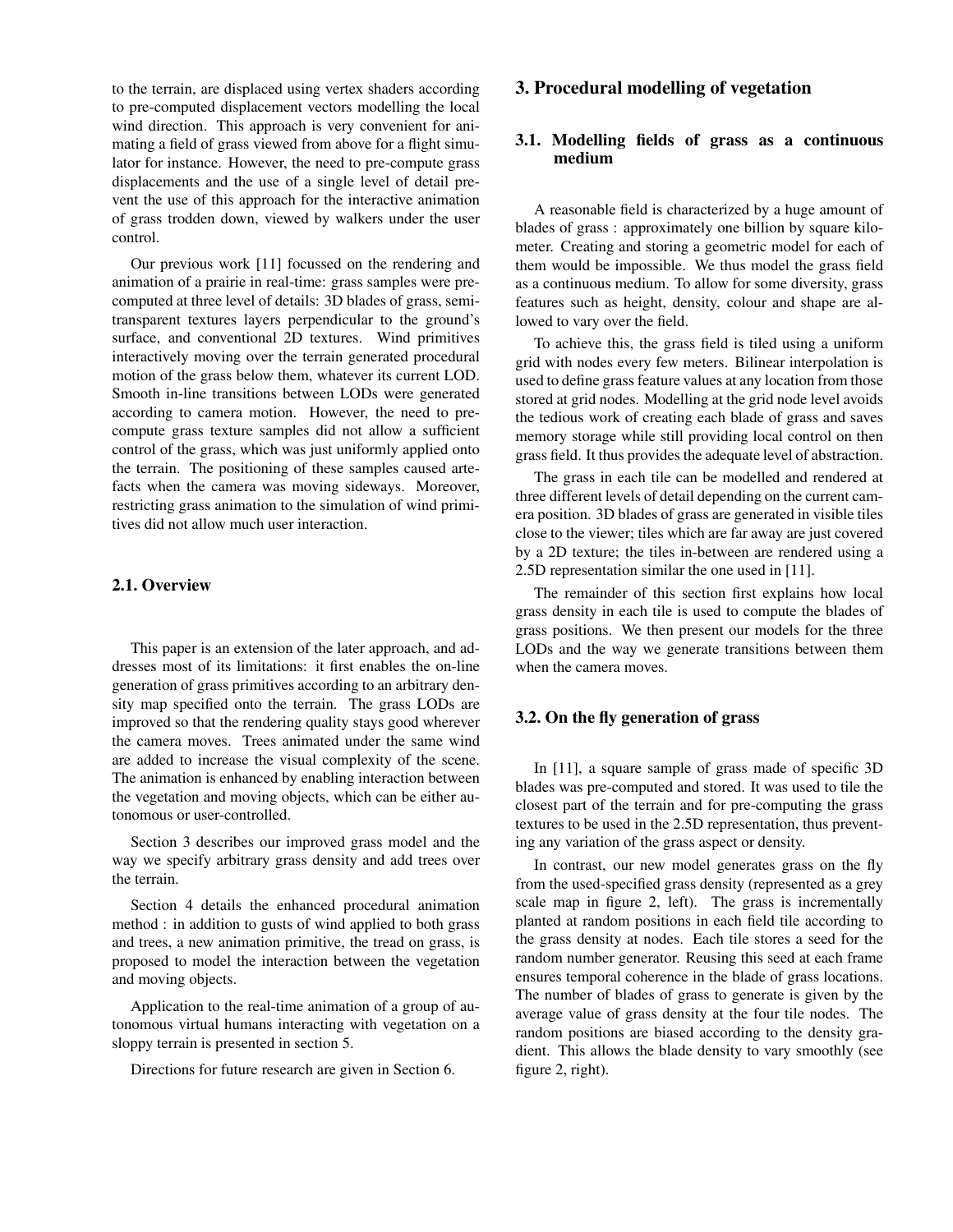#### **3.3. The first LOD : 3D blades of grass**

In this representation, used in tiles that are close from the viewpoint, each blade of grass is generated on the fly from the location of its base, the relative position of its extremity and two tangent vectors (the way to animate these parameters will be discussed in section 4). A Hermite curve, sampled and covered by several billboards, is used to do so.

Exactly keeping the same length for the blade during its bending motion under wind is difficult. A simple and efficient way to approximate constant length is to procedurally decrease the ordinate of the extremity of the blade when its absissa increases.

The blades are rendered using billboards. This is an easy way to decrease the geometrical complexity, since about 5 polygons are sufficient to render a convincing blade. The number of polygons per blade dynamically decreases when the distance from the viewer increases.

#### **3.4. The 2.5D LOD : Semi-transparent vertical texture**

Grass in tiles which are farther from the viewer is modelled using vertical polygons strips, covered with a semitransparent texture representing blades of grass. We generate a single texture with several blades, each of them with a different alpha value. The alpha-test is then used to display as many blades as needed according to the density. Contrary with the 3D model, the density does not vary smoothly within a tile. The use of strips rather than a single vertical polygon will allow subsequent animation.

Contrary to our previous work [11], tiles are not covered by vertical strips of the same orientation. Four vertical strips are rather placed along the tile edges (see figure 1). This results into a much more view-independent geometry. This solution is more robust to camera motion over the scene, and will help achieving transitions between LODs. Note that similarly to [11], this representation is only adapted to grazing view angles, which is reasonable in the case of a walker's point of view.



**Figure 1. A terrain tile surrounded by semitransparent textures.**

When the camera moves, tiles of grass have to be able to switch back and forth between 3D to 2.5D. To achieve these transitions without visual popping, the geometry is continuously morphed and blended. We found out that, for grass, insuring that the geometry is exactly preserved, as was done in [11], is unnecessary. Indeed, the geometry of a field of grass is very complex and the eye does not detect easily such precise artefacts. Moreover, using simplified transitions greatly decreases the complexity of the structures used in this algorithm. The transitions between 3D and 2.5D are achieved using the following method: the 3D blades inside a tile are progressively displaced toward the edge of the tile, by changing the position of their base; meanwhile, the semitransparent textured polygons are slowly growing up. The reverse is performed for going from 2.5 representation to 3D.

#### **3.5. the last LOD : flat texture**

A grass-like texture is applied onto the ground to fill the empty spaces between the blades of grass in the 3D and 2.5D representations. This texture is also used to represent the grass at the roughest level. The transition from and to the 2.5D level is made as in [11] by progressively lifting the semi-transparent polygons from the ground.

#### **3.6. Trees**

Our natural scenery is completed by the addition of trees. Their geometry is built on-the-fly similarly to the grass, using the method in [3]. The trees are procedurally generated at each frame using a small amount of data such as seeds for random number generators. Contrary to blades of grass, each individual tree stores its own data. This limits the number of trees but gives more control to the artist.

#### **4. Animation**

#### **4.1. Procedural animation**

To animate the vegetation, we use animation primitives associated with 2D masks, as in [11]. These primitives move over the terrain and send information to each node covered by their mask.The other nodes are not animated. Each primitive influences one or several features of a node, for instance, amplitude and direction of bending.

At each frame, the information received by a node from different animation primitives is either averaged (e.g. colour) orsummed (e.g. displacement), depending on its nature. This simple ways to combine information could probably be improved, but already yield aesthetic animation at low cost: Since grass is generated on the fly from the current features at nodes, is adequately moves under the primitives actions, whatever its current LOD (in the 2.5D case,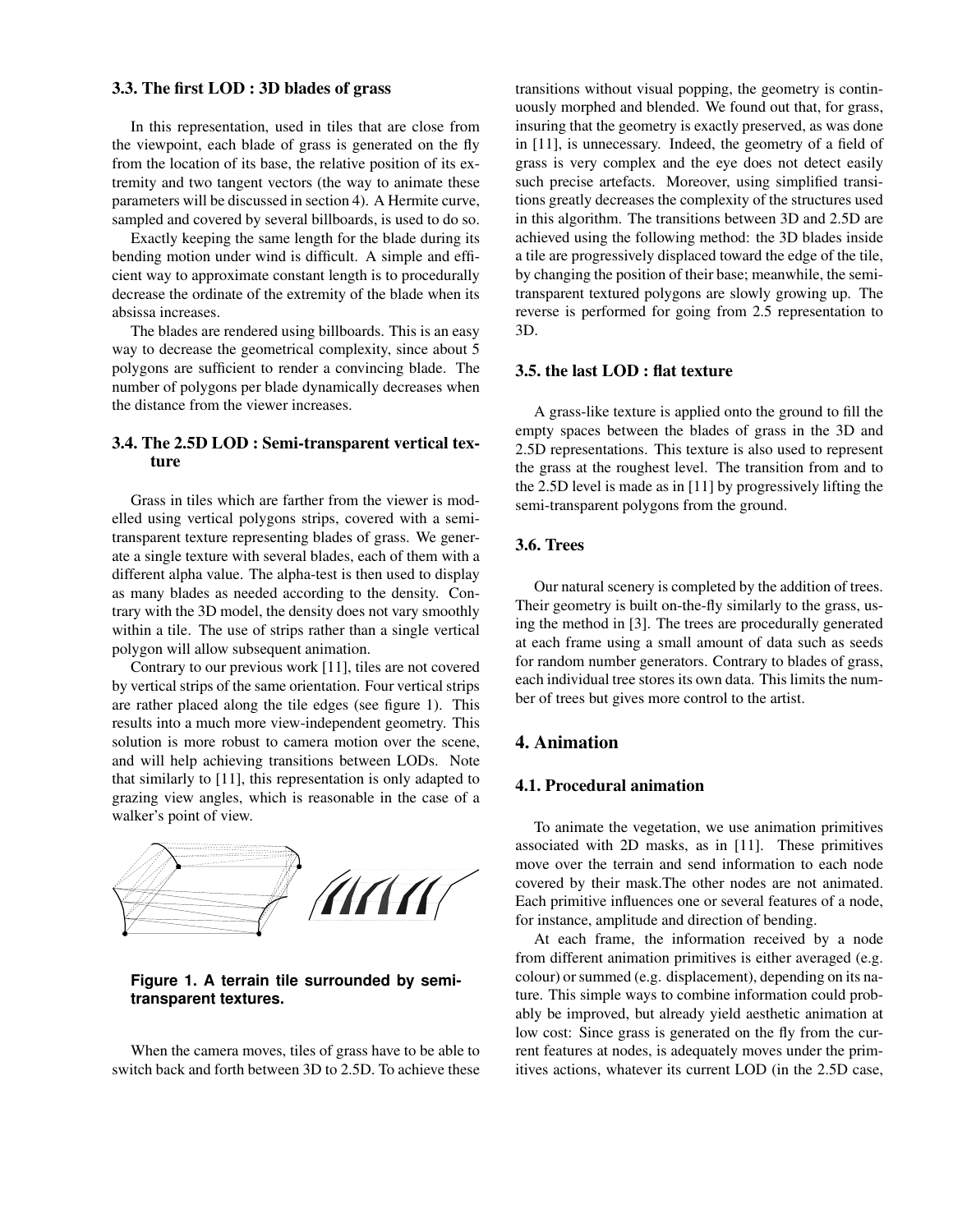displacements are applied to the extremities of each polygon strip). Similarly, animation primitives send information to trees, which can be animated using the different methods in [3].

The available animation primitives include several wind functions which were already introduced in [11]: a gust of wind, a tornado and a soft breeze. Their combination results in quite convincing animations of an outdoors scene under wind (fig.3).

#### **4.2. Treading the grass**

To offer better immersion in a video-game context, the landscape model should react to the motions of objects, vehicles and characters, possibly interactively controlled by the user. We illustrate this kind of effect by providing a new animation primitive, "treading", which only acts on the grass.

Treading is defined as a specific animation primitive attached to each moving object (for instance, the feet of a walking character). This animation primitive makes the grass locally bend and crush. It also controls the time that blades of grass take to slowly recover their initial shape.

At each time step, a line segment from the previous to the current position of the moving object is used to generate a *scalar field* with a finite radius of influence around it, similarly to what is done in the skeleton-based implicit surfaces approach.

To define a smooth field without bulges from this polyline, we use the closed-form convolution field proposed in [6]. The field applied by a trajectory the segment  $[P_0, P_1]$ at a given node P is given by:  $F(P) = \frac{\sin(\alpha 1) - \sin(\alpha 2)}{distance^2(P, H)}$ where H is the projection of P on  $[P_0, P_1]$ , and  $\alpha_1$  (respectively  $\alpha_2$ ) is the angle  $([P, H], [P, P_0])$  (respectively  $([P, H], [P, P_1]).$ 

The field at the neighbouring nodes is recursively computed until it goes under a given threshold. This field value is combined with a treading direction to compute the local grass displacement vector: Let  $C$  be a unit vector along a given trajectory segment, directed towards the direction of motion;  $N$  be the normal vector, perpendicular to this trajectory segment; and A be the vector from the first extremity of the segment to the node  $P$ . The treading vector expressing grass displacement at  $P$  is then computed as:

 $E(P) = F(P)(sign(A.N).N + C)$ 

This vector pushes the grass either to the right or to the left, and along the direction of motion. The field amplitude is tuned such that a maximally crushed blade is almost horizontal. The nodes can undergo several crunching actions at different times. When a node is already crunched, only the vertical part of the crushing vector is updated. This prevents crushed blades from artificially rotating.

Each time a node undergoes crunching, it stores the current time and the updated crunching vectors. These values are used to (re)start an interpolation toward zero over a given time interval, allowing the blades to progressively recover their uncrunched shape.

The action of a user-controlled rolling-stone crushing the grass is depicted in figure 4.

### **5. Application : autonomous characters interacting with the vegetation**

We have populated the landscape with a group of autonomous virtual humans. Their behaviour basically consists in walking across the terrain and avoiding the obstacles while treading on the grass. In addition to the other characters and the trees, the obstacles include "virtual walls", i.e. artificial landscape limits that help keeping the characters in the virtual area.

Each character is controlled through a behaviour model composed of three basic components : (1) a system for simulating perception, (2) a decisional process for navigation, (3) a real-time motion controller.

#### **5.1. Simulated perception**

The simulated perception is designed as a filtering process, gathering information in the environment and summing it up as *sensor variables*. For the purpose of reactive obstacle avoidance, the only obstacles of interest are those in the immediate character's surrounding. This can be further simplified by taking into account only the nearest obstacle in a short-range neighbourhood. Thus, the meaningful information can be abstracted as the distance  $d$  between this obstacle and the virtual human, and its relative direction theta. In order to cheaply compute these values  $(d, \theta)$ , a simplified scene-graph is maintained, containing only the bounding boxes of the trees' trunks and those of the remaining characters, plus the virtual walls that materialize the limits of the scene. Then an improved version of the algorithm of Gilbert-Johnson-Keerthi (GJK) is used to compute the shortest distances between the characters and these possible obstacles ([4, 14]), and we finally keep the nearest one intersecting the character's sensor-range (see figure 5).

#### **5.2. Reactive avoidance behaviour**

The rationale of the decision process is to transform the sensor information  $(d, \theta)$  into the *motor command*  $(v, \phi)$ , where v is the desired linear velocity and  $\phi$  the desired leading direction of the character. The value of  $v$  is computed so as to slow down when approaching an obstacle, or is set to a canonical walking speed when there is no obstacle.  $\phi$  is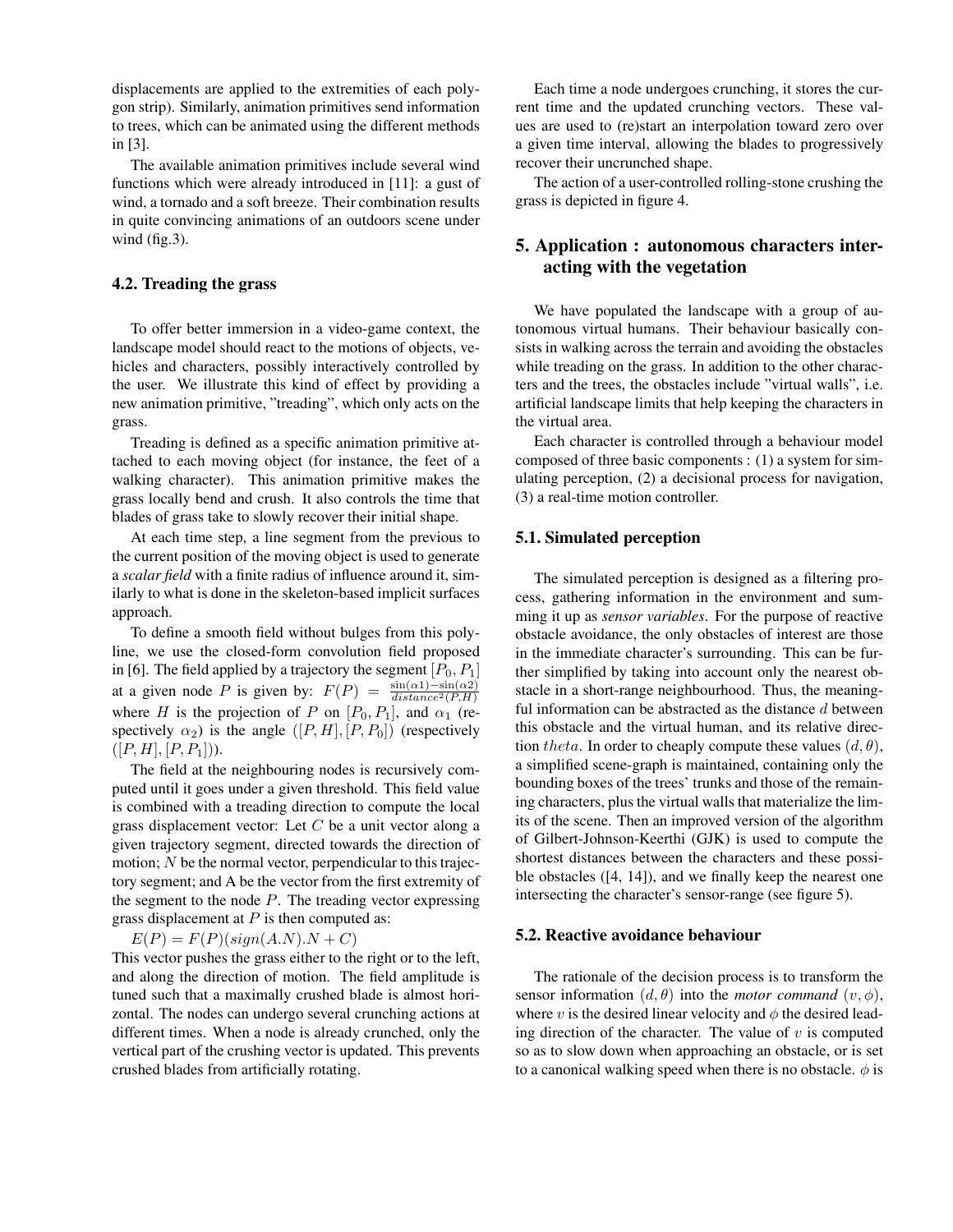computed such that the character turns in the opposite direction than  $\theta$ . Finally, a gaussian noise is added to these values in order to mimic a more natural behaviour, with a standard deviation inversely proportional to  $d$  so that the behaviour is better constrained in presence of a very close obstacle. Actually, this simplified behavior derives from a more general framework using probabilistic reasoning for animating Virtual Humans, described in [12].

#### **5.3. Motion controller**

The purpose of the real-time motion controller is twofold. First, it smoothly adapts the position and orientation of the character according to the motor command (given by the decision process) and the terrain's local slope while mimicking natural dynamics; then it derives the current character's pose. The locomotion gait is based on key-frames obtained from cyclic motion data of a human character walking. These key-frames are real-time interpolated using Bezier-curves in order to provide the skeleton state. In this process, the character current velocity is used to adapt the motion amplitude of the skeleton.

#### **5.4. Action on the environment**

Finally, the motion of the virtual humans has a direct consequence on the Vegetation animation, materialized by grass trodden down. This effect is achieved by attaching a treading primitive to each character. The character trajectories then feed the procedural animation process described in section 4.2. Separated feet trajectories need a higher terrain node resolution.

#### **6. Conclusion and future work**

This paper has presented a very flexible method for generating animated outdoors scenes in real-time. Animated vegetation elements are generated on the fly, at the adequate levels of detail, thus enabling camera motion over a large scenery. Procedural animation has successfully been used to control wind primitives blowing over grass and trees, and to simulate the interaction between this vegetation and moving objects. The animation of autonomous virtual humans treading grass down and avoiding obstacles while walking over a sloppy terrain has illustrated the interest of this approach for real-time applications such as simulators or video-games. We believe that the high level control of animation provided here is well suited for video games, and is a good compromise for easily animating a large scene without having to specify small scale motion.

In future work, we plan to use a multiresolution terrain in order to improve the precision of the treads on the grass. We also think about including several grass or flower species. This is easy in procedureal 3D but more difficult with our other models.

As in [11], our grass model is better suited to low views, close to the ground, due to the use of vertical textured polygons in the 2.5D representation: These vertical polygons will produce visual artefact each time a distant sloppy hill is displayed, since grass it then viewed from above. As a future work, we are planning to modify the third level of detail in the grass representation in order to generate semitransparent texture layers parallel to the ground instead of the 2D texture we are currently using. We would then switch to this representation each time grass is viewed from above, the number of layers being adapted to the viewing distance. This method would avoid visual artefacts and allow grass animation through displacement textures, similarly to the method in [1].

**Acknowledgments:** The authors would like to thank Thomas Di Giacomo and Stphane Capo for enabling us to re-use their work on the interactive animation of trees. Thanks to Infograme and to the CNC for sponsoring this project through the PRIAM program.

#### **References**

- [1] B. Bakay, P. Lalonde, and W. Heidrich. Real-time animated grass. In *Eurographics 2002*. I. Navazo and P.Slusallek, 2002.
- [2] M. Garland. Multiresolution modeling: Survey and future opportunities, 1999.
- [3] T. D. Giacomo, S. Capo, and F. Faure. An interactive forest. In M.-P. Cani, N. Magnenat-Thalmann, and D. Thalmann, editors, *Eurographics Workshop on Computer Animation and Simulation*, pages 65–74. Springer, sept. 2001. Manchester.
- [4] E. Gilbert, D. Johnson, and S. Keerthi. A fast procedure for computing the distance between complex objects in three dimensional space. *IEEE Journal of Robotics and Automation*, 4, 1988.
- [5] D. Hinsinger, F. Neyret, and M.-P. Cani. Interactive animation of ocean waves. In *Symposium on Computer Animation*, july 2002.
- [6] S. Hornus, A. Angelidis, and M.-P. Cani. Implicit modelling using subdivision-curves. *The Visual Computer*, 2002.
- [7] J. Lengyel. Real-time hair. In *Rendering Techniques 2000: 11th Eurographics Workshop on Rendering*, pages 243–256. Eurographics, June 2000. ISBN 3-211-83535-0.
- [8] J. E. Lengyel, E. Praun, A. Finkelstein, and H. Hoppe. Realtime fur over arbitrary surfaces. In *2001 ACM Symposium on Interactive 3D Graphics*, pages 227–232, March 2001. ISBN 1-58113-292-1.
- [9] A. Meyer and F. Neyret. Multiscale shaders for the efficient realistic rendering of pine-trees. In *Graphics Interface*, pages 137–144. Canadian Information Processing Society, Canadian Human-Computer Communications Society, May 2000. ISBN.
- [10] A. Meyer, F. Neyret, and P. Poulin. Interactive rendering of trees with shading and shadows. In *Eurographics Workshop on Rendering*, Jul 2001.